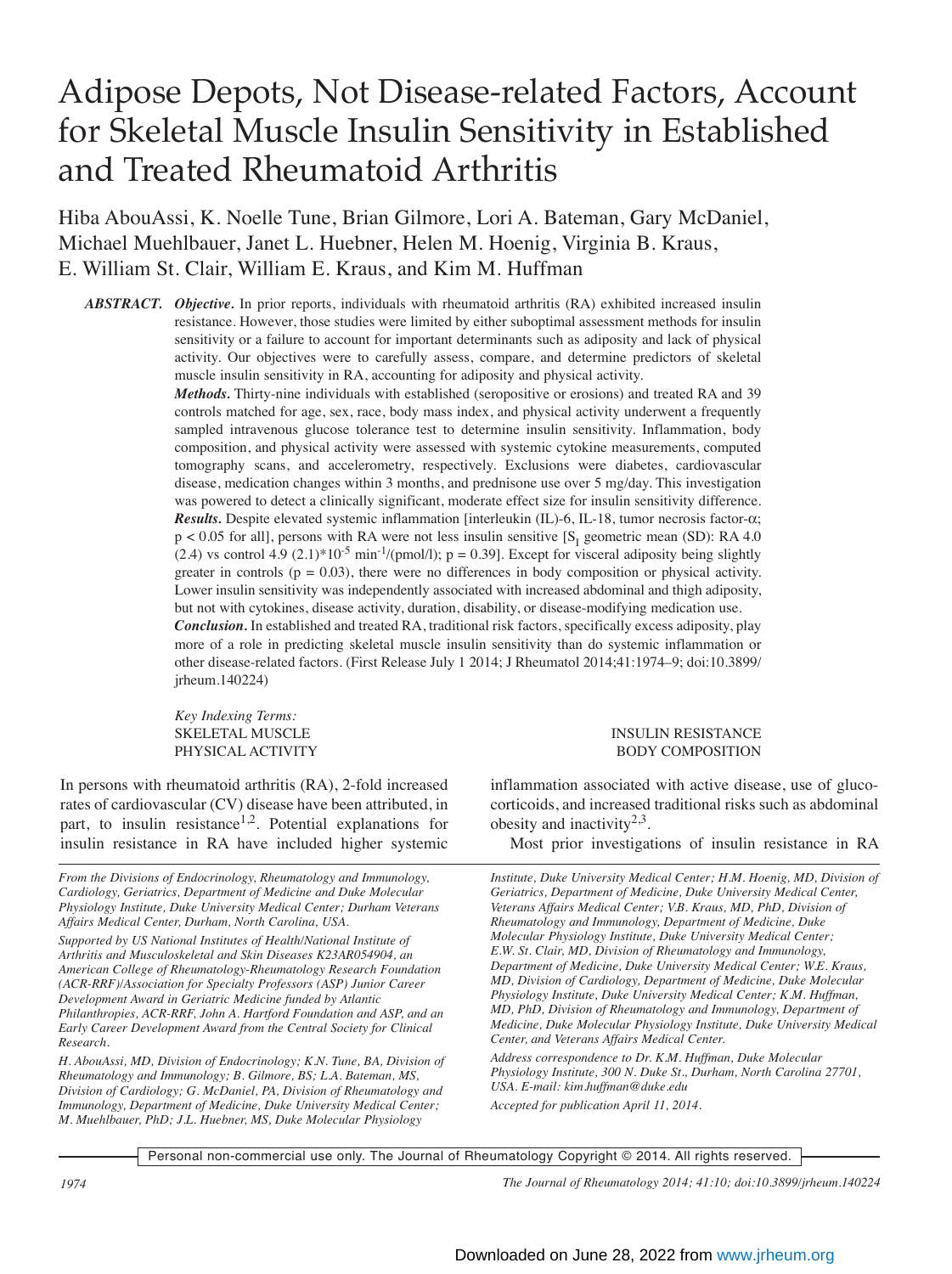have relied largely on fasting measures that better reflect hepatic rather than skeletal muscle insulin sensitivity. Assessing insulin sensitivity is critical, because skeletal muscle is responsible for as much as 90% of glucose uptake after a meal. Further, skeletal muscle insulin resistance initiates and perpetuates the development of type 2 diabetes and serves as the central feature of the metabolic syndrome<sup>4,5</sup>. Of the few investigations in patients with RA that have used glucose challenge-based measures of insulin sensitivity, none have accounted for potential differences in adiposity and physical activity<sup>6,7,8,9,10</sup>. To improve understanding of how insulin resistance might contribute to increased CV risk in persons with RA, our objectives were to determine (1) whether persons with RA, as compared to controls matched for age, sex, race, body mass index (BMI), and physical activity, exhibit more skeletal muscle insulin resistance as assessed by intravenous (IV) glucose tolerance tests (IVGTT), and (2) in persons with RA, whether disease-specific and/or traditional predictors are related to skeletal muscle insulin resistance.

#### **MATERIALS AND METHODS**

*Patient population.* In this cross-sectional investigation, persons were included if they had (1) RA that met American College of Rheumatology 1987 criteria<sup>11</sup>, (2) seropositive disease (positive rheumatoid factor or anticyclic citrullinated peptide) or evidence of erosions, and (3) no medication changes within the 3 months prior to study enrollment. Persons using prednisone 5 mg or less daily were included. Any prednisone taper must have been completed at least 3 weeks prior to enrollment. Healthy individuals without a diagnosis of RA or joint pain or swelling lasting more than a week were matched to an RA participant by sex, race, age (within 3 yrs), and BMI (within  $3 \text{ kg/m}^2$ ). For 1 African American participant where a race match was not identified, a white person who was otherwise well-matched was included. Exclusion criteria were a history of diabetes or CV disease, current pregnancy, and use of medications known to affect carbohydrate or lipid metabolism (including insulin, oral antidiabetic agents, statins, fibrates, nicotinic acid, angiotensin-converting enzyme inhibitors, angiotensin receptor blockers, or β blockers). Participants with RA were recruited from Duke University and Durham Veterans Affairs Medical Center Rheumatology Clinics and from the local community with newspaper and website advertisements. Controls were recruited from the local community with newspaper and Website advertisements. Our study was in compliance with the Helsinki Declaration and was approved by the Duke University Institutional Review Board. All participants gave written informed consent.

*Questionnaires and physical examination.* Participants completed questionnaires for medications, disability (Health Assessment Questionnaire Disability Index)<sup>12</sup>, comorbidities<sup>13</sup>, a visual analog scale for health rating, and the Stanford Brief Activity Survey for physical activity<sup>14</sup>. Each completed a visual analog scale (VAS) for health, and underwent anthropometric measures, a 28-joint examination, and fasting blood collection for glucose, insulin, and erythrocyte sedimentation rate (ESR). The VAS, joint examination, and ESR were used to compute a Disease Activity Score  $(DAS28)^{15}$ .

*Accelerometry.* Participants wore an RT3 tri-axial accelerometer (Stayhealthy Inc.) for 7 days. Data were obtained from accelerometers as activity calories per min (Stayhealthy RT3 Assist Version 1.0.6). Ninety consecutive min of no measured activity was used to indicate and eliminate periods of time when individuals were not wearing the device. Also, if there were fewer than 10 h of measured activity in a single day, all data from that day were excluded from analysis. Similarly, we excluded data from participants ( $n = 7$ ) who had fewer than 4 days of valid data (each of 10 h or more of wear time). Two participants did not return the device.

*Systemic inflammatory measures.* A panel of proinflammatory cytokines including interleukin (IL)-1β, IL-6, IL-8, and tumor necrosis factor (TNF)-α were measured in plasma samples using a multiarray quantitative immunoassay (Meso Scale Discovery). IL-18 and high-sensitivity C-reactive protein (hsCRP) were measured using sandwich ELISA (R&D, and MP Biomedicals, respectively). Mean intraassay (within plate) coefficients of variation were as follows: IL-1β 9.3%, IL-6 3.4%, IL-8 3.9%, TNF- $\alpha$  2.9%, IL-18 2.4%, and hsCRP 3.5%. A human plasma control was run on each plate, and mean interassay (between plates) coefficients of variation were as follows: IL-1β 5.5%, IL-6 3.0%, IL-8 7.8%, TNF-α 7.7%, IL-18 6.0%, and hsCRP 3.9%.

*Insulin sensitivity and fatty acids.* Insulin sensitivity was determined using a frequently sampled IVGTT. Glucose (50%) was injected through a catheter at 0.3 g/kg body mass. Insulin was injected at min 20 at 0.025 units/kg body mass. Twenty-nine blood samples were obtained over 3 hours, centrifuged, and stored at -80°C. Glucose was measured on a Beckman-CoulterDxC600 analyzer, and insulin by electrochemiluminescent assay from Meso Scale Discovery. Insulin sensitivity index was calculated using Bergman's minimal model<sup>16</sup>. Nonesterified free fatty acids (NEFA) were measured by colorimetric enzymatic assay using a Beckman-Coulter DxC600 analyzer, with reagents from Wako.

*Abdomen and thigh computerized tomography (CT) scans.* Single 10-mm-thick axial sections at the liver and mid-thigh were performed using a General Electric CT/I scanner (GE Medical Systems). Cross-sectional areas for adipose tissue depots and liver and muscle density were measured using OsiriX (Pixmeo). CT scan determinations of adipose tissue depots are very accurate, precise, and reliable $17,18$ .

*Statistical analyses.* Cytokines, NEFA, and insulin sensitivity index were logarithmically transformed prior to group comparisons. Comparisons between patients with RA and controls were performed with mixed models, which accounted for the repeated measure of matched participants. Bivariate associations were assessed with Spearman correlations. Multivariable modeling for insulin sensitivity index (log) was performed using linear models with backward stepwise variable selection. Initial variable inclusion was based on conceptual hypotheses regarding traditional risk factors and disease-associated factors affecting insulin sensitivity index and included age, sex, waist circumference, physical activity, disease activity (DAS28), disease-modifying agent use, biologic agent use, and prednisone use. Waist circumference was selected rather than BMI based on the high levels of correlation between the 2 ( $r = 0.87$ ) and because waist circumference was more strongly correlated with insulin sensitivity index. For the laboratory model (based on results from bivariate analyses), visceral adiposity and thigh intermuscular adiposity were included rather than waist circumference, and IL-6 was included rather than disease activity; all other variables from the clinical model were included.

*Statistical power.* Our investigation was designed to detect a difference in insulin sensitivity that corresponded to a moderate effect size  $(0.4-0.5)^{19}$ . Based on 39 matched pairs and an  $\alpha$  of 0.05, we had 80% power to detect a standardized difference in insulin sensitivity index of 0.46.

## **RESULTS**

Patients with RA were well matched to controls in age, sex, and BMI (Table 1). While patients with RA had slightly less abdominal visceral adiposity ( $p = 0.03$ ), otherwise there were similar amounts of fasting NEFA, abdominal and thigh adipose tissue depots, and thigh muscle area and density  $(p > 0.05$  for all). There were no differences in physical activity, measured as total energy expended ( $p > 0.05$ ). In the context of a wide range of disease activity (DAS28

Personal non-commercial use only. The Journal of Rheumatology Copyright © 2014. All rights reserved.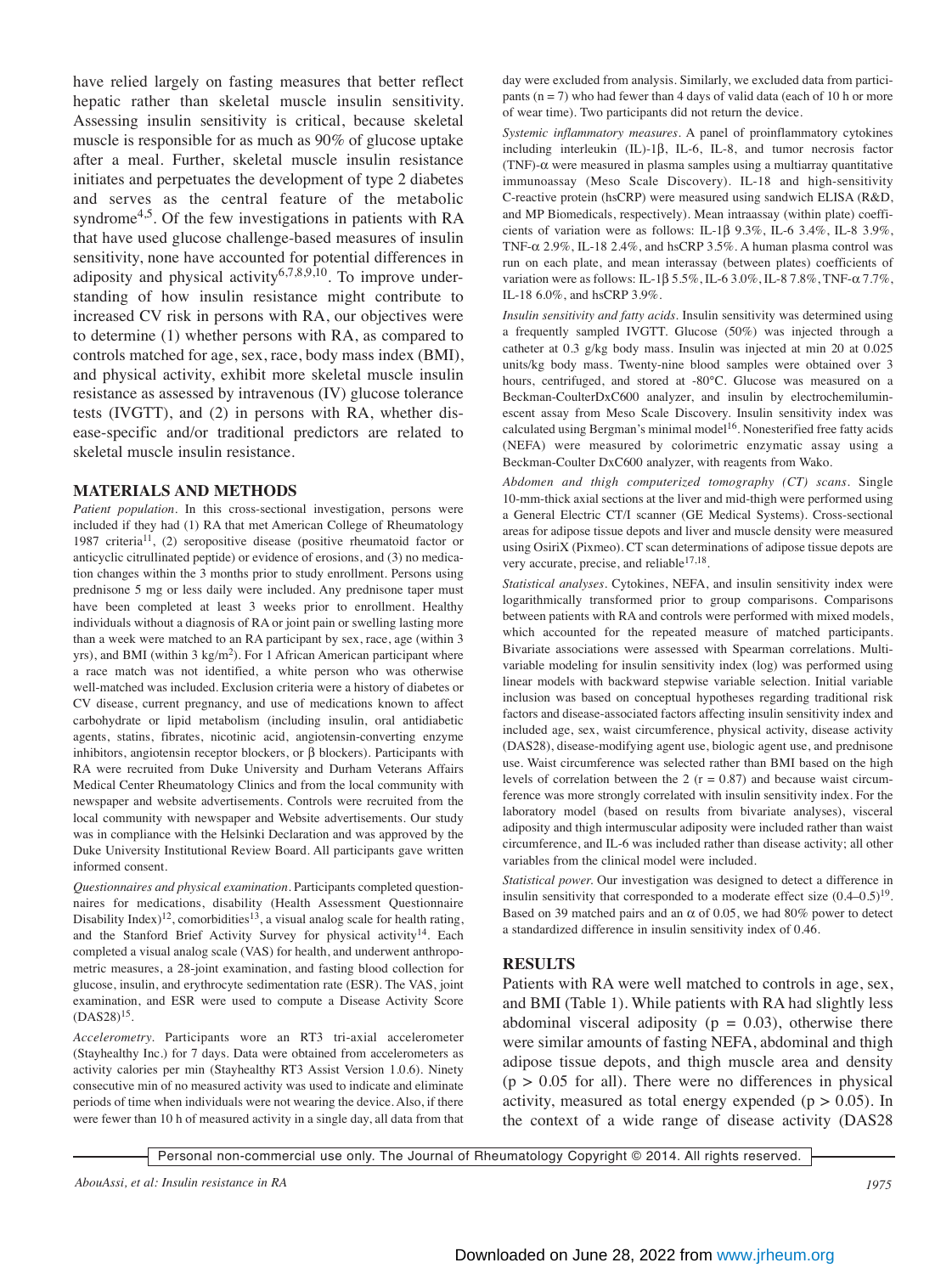| Table 1. Participant characteristics. Data are presented as means (SD) for continuous variables and number (%) of participants for dichotomous variables. |  |  |  |  |  |
|-----------------------------------------------------------------------------------------------------------------------------------------------------------|--|--|--|--|--|
| Data that were not normally distributed (systemic inflammatory markers, cytokines, and insulin sensitivity) are presented as geometric means (SD).        |  |  |  |  |  |

| Variable                                                                                 | All Participants, $n = 78$ | Rheumatoid Arthritis, $n = 39$ | Matched Controls, $n = 39$ |
|------------------------------------------------------------------------------------------|----------------------------|--------------------------------|----------------------------|
| Age, yrs                                                                                 | 55.5 (11.8)                | 56.1 (12.4)                    | 54.9 (11.4)                |
| BMI, $kg/m2$                                                                             | 30.2(6.3)                  | 30.5(7.3)                      | 30.0(5.3)                  |
| Waist circumference, cm<br>Race                                                          | 94.9 (15.5)                | 95.1 (17.7)                    | 94.6 (13.7)                |
| White                                                                                    | 59 (76)                    | 29 (74)                        | 30(76)                     |
| African American                                                                         | 19(24)                     | 10(26)                         | 9(24)                      |
| Sex                                                                                      |                            |                                |                            |
| Female                                                                                   | 54 (69)                    | 27 (69)                        | 27 (69)                    |
| Male                                                                                     | 24 (32)                    | 12(31)                         | 12(31)                     |
| Physical activity, kCal/day                                                              | 572.8 (290.8)              | 546.6 (291.4)                  | 605.1 (292.7)              |
| Physical activity, METS h/day                                                            | 29.5(2.5)                  | 29.2(2.5)                      | 29.9 (2.4)                 |
| Disease duration, mos                                                                    | NA                         | 159 (135)                      | NA                         |
| HAQ-Disability Index                                                                     | 0.5(0.7)                   | $0.7(0.7)$ †                   | 0.00(0.00)                 |
| Comorbidity Index                                                                        | 1.2(1.2)                   | $1.5(1.2)$ †                   | 0.6(0.9)                   |
| DAS28 mean (SD)                                                                          | NA                         | 3.1(1.5)                       | NА                         |
| Remission ( $DAS28 < 2.6$ )                                                              |                            | 16(42)                         |                            |
| Low activity (DAS28 $2.6-3.2$ )                                                          |                            | 6(16)                          |                            |
| Moderate activity (DAS28 3.2–5.1)                                                        |                            | 11(29)                         |                            |
| High activity ( $DAS28 > 5.1$ )                                                          |                            | 5(13)                          |                            |
| Rheumatoid factor-positive                                                               | NA                         | 30/35(86)                      | NA                         |
| Anticyclic citrullinated antibody-positive                                               | NA                         | 14/15(93)                      | NA                         |
| Erosions on radiographs present                                                          | NΑ                         | 18/30(60)                      | NА                         |
| Medication use                                                                           | NA                         |                                |                            |
| Etanercept                                                                               |                            | 8 (21)                         | NА                         |
| Infliximab                                                                               |                            | 2(5)                           | NА                         |
| Adalimumab                                                                               |                            | 4(10)                          | NA                         |
| Abatacept<br>Methotrexate                                                                |                            | 5(13)                          | NA                         |
| Leflunomide                                                                              |                            | 29 (74)                        | NA<br>NA                   |
| Sulfasalazine                                                                            |                            | 1(3)<br>$\mathbf{0}$           | NA                         |
| Hydroxychloroquine                                                                       |                            | 6(13)                          | NA                         |
| Nonsteroidal antiinflammatory agents                                                     |                            | 16(41)                         | 1(5.5)                     |
| Prednisone $(< 0.5$ mg/day)                                                              |                            | 11(28)                         | NA                         |
| Systemic inflammation                                                                    |                            |                                |                            |
| $h$ s $CRP, mg/l$                                                                        | 3.14(4.1)                  | 4.1(5.5)                       | 2.4(2.9)                   |
| IL-1 $\beta$ , pg/ml                                                                     | 0.22(5.4)                  | 0.32(4.2)                      | 0.15(6.3)                  |
| IL-6, $pg/ml$                                                                            | 5.3(2.8)                   | $9.9(2.9)^{\dagger}$           | 2.9(1.6)                   |
| IL-8, $pg/ml$                                                                            | 8.5(2.1)                   | 9.4(1.9)                       | 7.7(2.4)                   |
| TNF- $\alpha$ , pg/ml                                                                    | 14.1(2.3)                  | $21.6(2.4)$ <sup>†</sup>       | 9.4(1.6)                   |
| IL-18, $pg/ml$                                                                           | 413.0 (1.3)                | 446.7 $(1.2)$ <sup>†</sup>     | 316.2 (1.4)                |
| Insulin Sensitivity Index $10^{-5}$ min <sup>-1</sup> /pmol/l                            |                            |                                |                            |
| All                                                                                      | 4.5(2.2)                   | 4.0(2.4)                       | 4.9(2.1)                   |
| Women                                                                                    | 5.0(2.3)                   | 4.7(2.4)                       | 5.2(2.2)                   |
| Men                                                                                      | 3.6(2.1)                   | 3.1(2.3)                       | 4.0(1.9)                   |
| $Biologic use = yes$                                                                     | NA                         | 4.8(2.4)                       | NA                         |
| Biologic use $=$ no                                                                      | NΑ                         | 3.7(2.4)                       | NA                         |
| $DMARD$ use = yes                                                                        | NΑ                         | 4.0(2.5)                       | NА                         |
| $DMARD$ use = no                                                                         | NΑ                         | 5.4 (1.7)                      | NA                         |
| Prednisone use $=$ yes                                                                   | NΑ                         | 3.2(2.1)                       | NA                         |
| Prednisone use $=$ no                                                                    | NA                         | 4.8(2.4)                       | NA                         |
| NEFA (mmol/l)                                                                            | 0.55(1.47)                 | 0.57(1.57)                     | 0.53(1.36)                 |
| Adiposity and muscle tissue                                                              |                            |                                |                            |
| Abdominal total adipose area, $cm2$<br>Abdominal subcutaneous adiposity, cm <sup>2</sup> | 430 (179)                  | 407 (199)                      | 453 (157)                  |
| Abdominal visceral adiposity, cm <sup>2</sup>                                            | 306 (144)<br>125 (98)      | 302 (149)                      | 309 (141)                  |
| Abdominal liver density, Hu                                                              | 60(10)                     | $105(81)^{T}$<br>60(9)         | 144 (109)<br>60 (10)       |
| Thigh total area, $cm2$                                                                  | 254(65)                    | 253 (69)                       | 255(61)                    |
| Thigh total adipose area, $cm2$                                                          | 127(66)                    | 137(61)                        | 116 (70)                   |
| Thigh subcutaneous adiposity, $cm2$                                                      | 121(57)                    | 125(58)                        | 117(57)                    |
| Thigh intermuscular adiposity, cm <sup>2</sup>                                           | 11(8)                      | 12(7)                          | 11(8)                      |
| Thigh muscle area, cm <sup>2</sup>                                                       | 120(36)                    | 116(39)                        | 125(33)                    |
| Thigh muscle density, Hu                                                                 | 51(5)                      | 50(6)                          | 52(4)                      |
|                                                                                          |                            |                                |                            |

†p < 0.05 for comparison with matched controls. BMI: body mass index; NA: not applicable; HAQ: Health Assessment Questionnaire; DAS28: 28-joint Disease Activity Score; hsCRP: high-sensitivity C-reactive protein; IL: interleukin; METS: metabolic equivalence units; TNF: tumor necrosis factor; DMARD: disease-modifying antirheumatic drugs; NEFA: nonesterified free fatty acids.

Personal non-commercial use only. The Journal of Rheumatology Copyright © 2014. All rights reserved.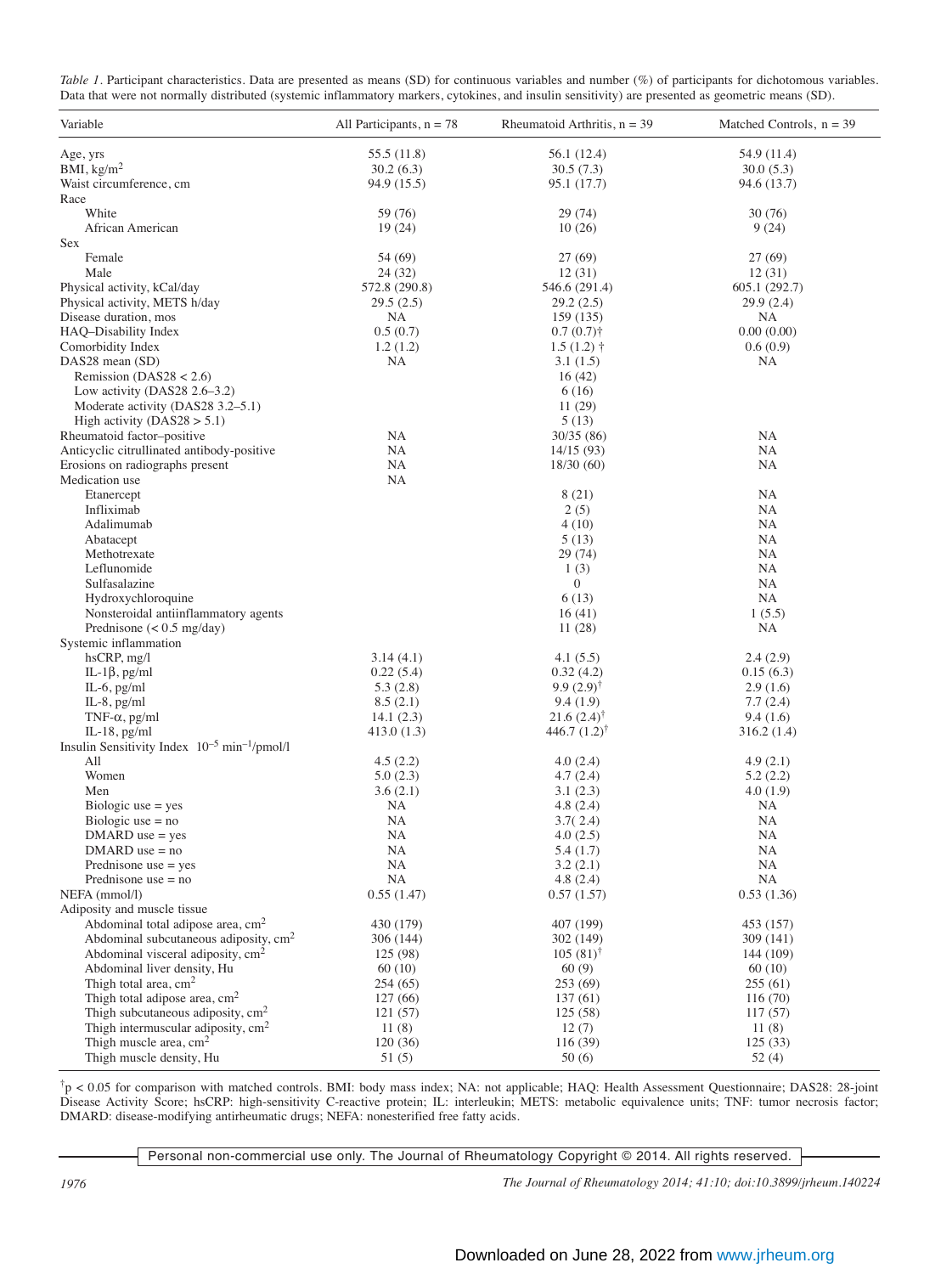0.78–6.4) and duration (5–506 mos), individuals with RA exhibited a proinflammatory profile, as demonstrated by elevated TNF- $\alpha$ , IL-6, and IL-18 ( $p < 0.05$  for all). Despite elevated systemic inflammation, persons with RA were not significantly less insulin-sensitive than controls [insulin sensitivity index  $(S<sub>1</sub>)$  geometric mean  $(SD) = 4.0$  (2.4) vs 4.9  $(2.0)^*10^{-5}$  min<sup>-1</sup>/(pmol/l); mean SD for log S<sub>I</sub> = 0.23; p = 0.39].

Table 2 shows correlations of key traditional and disease-specific risks with insulin sensitivity. In persons with RA, lower insulin sensitivity index was associated with a larger BMI ( $r = -0.45$ ,  $p < 0.002$ ), a greater waist circumference  $(r = -0.47, p < 0.001)$ , and increased amounts of total abdominal adipose tissue, visceral adiposity, total thigh area, thigh intermuscular adiposity, and thigh muscle area  $(r = -0.3 \text{ to } 0.5, p < -0.05 \text{ for all}).$ 

Multivariable modeling was performed using variables available in a clinic setting: age, sex, waist circumference, physical activity, disease activity, biologic use, use of disease-modifying antirheumatic drugs, and prednisone use.

*Table 2.* Spearman correlations for insulin sensitivity, n = 44.

| Variable                                      | Spearman $\rho$ (R) | p      |
|-----------------------------------------------|---------------------|--------|
| Age, yrs                                      | $-0.16$             | 0.29   |
| BMI, $\text{kg/m}^2$                          | $-0.45$             | 0.002  |
| Waist circumference, cm                       | $-0.47$             | 0.001  |
| Sex (male = $0$ , female = $1$ )              | 0.20                | 0.20   |
| Physical activity, kCal/day                   | $-0.08$             | 0.66   |
| Physical activity, METS h/day                 | 0.19                | 0.27   |
| Disease duration                              | 0.16                | 0.32   |
| HAQ Disability Index                          | $-0.21$             | 0.17   |
| DAS <sub>28</sub>                             | $-0.12$             | 0.44   |
| Biologic use, yes = $1$ , no = 0              | 0.14                | 0.37   |
| DMARD use, $yes = 1$ , $no = 0$               | $-0.16$             | 0.29   |
| Prednisone use, $yes = 1$ , $no = 0$          | $-0.28$             | 0.07   |
| $h$ s $CRP, mg/l$                             | $-0.18$             | 0.25   |
| IL-1 $\beta$ , pg/ml                          | 0.04                | 0.82   |
| $IL-6$ , $pg/ml$                              | $-0.30$             | 0.05   |
| $IL-8$ , pg/ml                                | $-0.09$             | 0.56   |
| TNF- $\alpha$ , pg/ml                         | $-0.08$             | 0.62   |
| IL-18 $(pg/ml)$                               | $-0.20$             | 0.20   |
| <b>NEFA</b>                                   | $-0.28$             | 0.06   |
| Abdominal total adipose area, cm <sup>2</sup> | $-0.43$             | 0.005  |
| Abdominal subcutaneous adiposity, $cm2$       | $-0.30$             | 0.06   |
| Abdominal visceral adiposity, $cm2$           | $-0.48$             | 0.002  |
| Abdominal liver density, Hu                   | 0.27                | 0.10   |
| Thigh total area, $cm2$                       | $-0.38$             | 0.01   |
| Thigh total adipose area, $cm2$               | $-0.20$             | 0.20   |
| Thigh subcutaneous adiposity, $cm2$           | $-0.15$             | 0.32   |
| Thigh intermuscular adiposity, $cm2$          | $-0.52$             | 0.0004 |
| Thigh muscle area, $cm2$                      | $-0.36$             | 0.02   |
| Thigh muscle density, Hu                      | 0.12                | 0.45   |

Data given in bold face are statistically significant. BMI: body mass index; HAQ: Health Assessment Questionnaire; DAS28: 28-joint Disease Activity Score; DMARD: nonbiologic disease-modifying antirheumatic drug; hsCRP: high-sensitivity C-reactive protein; METS: metabolic equivalence units; IL: interleukin; TNF: tumor necrosis factor; NEFA: nonesterified free fatty acids.

After backward variable selection, the model retained only waist circumference and accounted for 26% of the variance in insulin sensitivity index (Table 3,  $p < 0.0005$ ). To better understand the contribution of inflammation and adiposity, a "laboratory" model was constructed. For this model, initial variables included visceral adiposity and thigh intermuscular adiposity rather than waist circumference, IL-6 rather than disease activity, and all of the other variables in the initial clinical model. In the laboratory model, visceral adiposity, thigh intermuscular adiposity, and IL-6 accounted for 46% of the variance in insulin sensitivity index (Table 3;  $p < 0.0005$ ). Visceral adiposity ( $p < 0.005$ ) and thigh intermuscular adiposity ( $p < 0.02$ ) were each independently related to insulin sensitivity index.

## **DISCUSSION**

In 39 persons with established RA (well controlled and reflective of many clinic cohorts), insulin sensitivity index, as measured with an IVGTT, was not significantly lower than in matched controls. Also, for persons with RA, insulin sensitivity was related to traditional risk factors of large adipose tissue depots. Other than concentrations of IL-6, disease-specific factors, including disease activity, biologic agent use, and disease-modifying agent use had little apparent influence on this outcome.

To our knowledge, this is the first well-controlled comparison of insulin sensitivity index for persons with established and treated RA. Previously, most studies addressing insulin sensitivity in RA used fasting glucose-derived and insulin-derived indices such as homeostasis model assessment and the quantitative insulin sensitivity check index<sup>2</sup>; however, those fasting-derived indices reflect insulin sensitivity mainly in the liver. In contrast,

*Table 3.* Multivariable model for insulin sensitivity index (log) in persons with rheumatoid arthritis.

|                                          | Variable<br>Estimate | Partial $\mathbb{R}^2$ | p      |
|------------------------------------------|----------------------|------------------------|--------|
| Clinical model: $R^2 = 0.26$             |                      |                        |        |
| Waist circumference, cm                  | $-0.01$              | 0.26                   | 0.0005 |
| Laboratory model: $R^2 = 0.46$           |                      |                        |        |
| Visceral adiposity area, cm <sup>2</sup> | $-0.002$             | 0.28                   | 0.005  |
| Thigh intermuscular adiposity            |                      |                        |        |
| area, $cm2$                              | $-0.02$              | 0.12                   | 0.02   |
| IL-6, $log$ pg/ml                        | $-0.22$              | 0.07                   | 0.07   |
|                                          |                      |                        |        |

Multivariable modeling was performed using linear models with backward stepwise variable selection. For the clinical model, variable inclusion was based on conceptual hypotheses regarding traditional risk factors and disease-associated factors affecting insulin sensitivity index and included age, sex, waist circumference, physical activity, disease activity (28 joints), disease-modifying agent use, biologic use, and prednisone use. Based on results from bivariate analyses, for the laboratory model, waist circumference was replaced with visceral adiposity and thigh intermuscular adiposity, and disease activity was replaced with interleukin (IL)-6; all other variables from the clinical model were included.

Personal non-commercial use only. The Journal of Rheumatology Copyright © 2014. All rights reserved.

*AbouAssi, et al: Insulin resistance in RA 1977*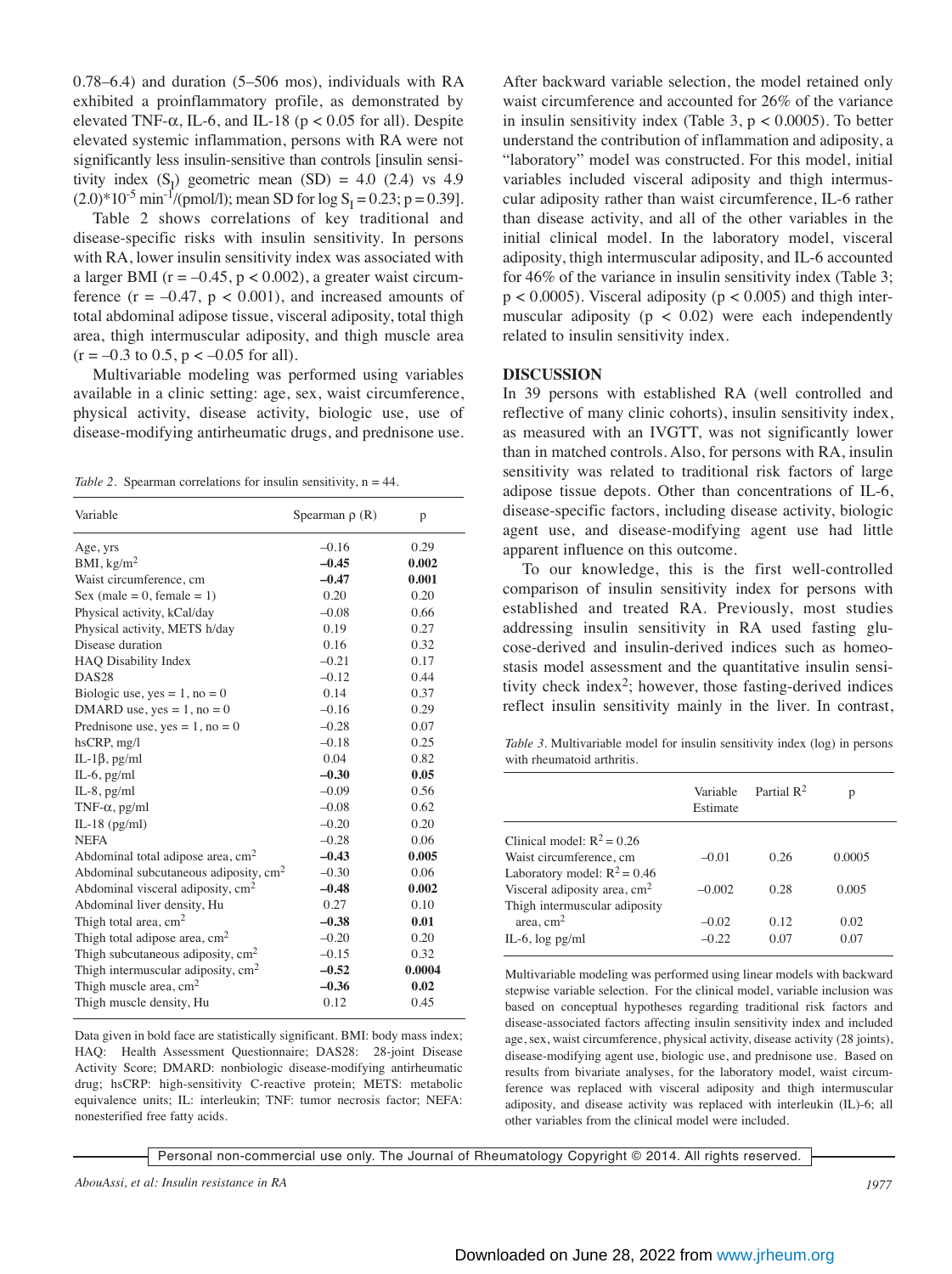glucose tolerance tests better reflect insulin sensitivity in skeletal muscle. Because skeletal muscle is responsible for the majority (up to 90%) of systemic glucose uptake after a glucose load such as during a meal, assessing insulin sensitivity index with glucose challenge tests is critical for understanding insulin action.

Despite the importance outlined above, glucose challenge tests, including oral and IV glucose loads as well as euglycemic clamps, have been used to compare insulin sensitivity between RA and controls in a relatively small number of investigations<sup>6,7,8,9,10,20</sup>. Findings from these have been conflicting, likely because of a failure to adequately assess and account for the significant contributors to insulin resistance, adiposity, and physical inactivity. Specifically, several investigations demonstrated that persons with untreated RA had greater insulin resistance, but none included BMI-matched controls or assessed physical activity<sup>8,9,20</sup>. Also, in 2 investigations, persons with RA had insulin sensitivity similar to that of controls, but in one, the comparison was confounded by the control group having more males and higher BMI<sup>6</sup>. The second investigation was limited to normal weight, premenopausal females, limiting generalizability. Our study shows definitively that despite elevated amounts of systemic inflammation when compared to controls matched for adiposity and physical inactivity, persons with RA have similar insulin sensitivity.

Thus, in typical clinical cohorts of established and well-controlled RA, the average reduction in insulin sensitivity index imposed by RA-associated factors appears both statistically and clinically insignificant. Statistical power for this investigation aimed to detect a difference in insulin sensitivity corresponding to a moderate effect size, so the observed small difference was not statistically significant. Clearly, a larger sample might have been able to detect the small difference as statistically significant, but the critical issue is the clinical relevance of such a small difference in insulin sensitivity.

Clinical relevance for specific insulin sensitivity values is difficult to determine, but some investigations linking insulin sensitivities to outcomes can provide insight into this issue. When persons were followed longitudinally for 25 years for diabetes development, the difference was much larger than ours between those who developed type 2 diabetes and those who did not  $[3.2 \pm 2.4 \text{ vs } 8.1 \pm 6.7 \text{ 10}^{-5}]$  $\min^{-1}$ /(pmol/l)]<sup>21</sup>. Also, when comparing tertiles of insulin sensitivity, the upper tertile ( $\geq 2.39*10^{-5}$  min<sup>-1</sup> /[pmol/l]) was associated with an incidence of progression of  $< 10\%^{22}$ . This low incidence suggests that the effect of the small difference observed between persons with well-controlled RA and matched controls is clinically negligible.

As a means of confirming that risk of insulin sensitivity in well-controlled RA is similar to that of matched controls, we observed that predictors of insulin sensitivity in RA are largely traditional cardiometabolic risk factors rather than

RA-specific ones. Prior predictors of RA-associated insulin resistance include both altered body composition and inflammation<sup>2,3,6,9</sup>. Covering a wide range of insulin sensitivities and disease activities, our sample provided a rich source to identify potential unique mediators of insulin resistance development in persons with RA. Nonetheless, except for IL-6 concentrations, all correlates of insulin sensitivity were to body composition. These findings imply that in persons with established and treated RA, traditional risk factors, specifically excess adiposity, play more of a role in predicting insulin sensitivity index than do inflammation or medication use.

A wide range of hypotheses and evidence link adipose tissue and skeletal muscle insulin resistance. Adipose tissue contributes to skeletal muscle insulin resistance by providing a source of free fatty acids, which inhibit insulin-stimulated glucose uptake in skeletal muscle both directly and indirectly (by promoting production of acyl-CoA and reactive oxygen species) $2<sup>3</sup>$ . Additionally, adipose tissue triggers skeletal muscle insulin resistance through the production of a number of insulin resistance-promoting inflammatory cytokines and adipokines<sup>24</sup>.

While adipose tissue clearly contributed, skeletal muscle insulin resistance in RA appeared to have little relation to disease-specific factors. Of these, only IL-6 was related. Specifically, higher IL-6 was related to poorer insulin sensitivity, with a p value of 0.05 in bivariate analyses and a trend toward statistical significance in a multivariable model. In persons without systemic inflammatory disease, IL-6 has shown a complex relationship with insulin sensitivity<sup>25</sup>. Acutely, increases in IL-6 associated with exercise have been shown to improve insulin sensitivity, but chronic elevations appear to worsen insulin sensitivity<sup>25</sup>. Here, in persons with elevated systemic concentrations of IL-6, this cytokine was related to poorer insulin sensitivity in contrast to other disease-related variables.

We are aware that this investigation has limitations. One of the main limitations is a small sample size, in turn reducing study power and increasing the likelihood of a Type II statistical error. That, and the heterogeneity of our population, may have contributed to our lack of statistical significance in the difference in insulin sensitivity between RA and matched controls. However, heterogeneity provided a valuable opportunity to determine predictors of insulin sensitivity in persons with RA. Nonetheless, we recognize that the predictive capability of the models presented is relatively modest. However, developing models as tools for predicting insulin sensitivity was not the study goal, but rather the objective was to determine the relative contribution of disease-related and traditional risk factors for insulin resistance in RA. Also, we believe this sample of persons with established and treated RA reflects what is seen in many rheumatology clinic cohorts, thus allowing generalizability of our findings regarding risks for insulin

Personal non-commercial use only. The Journal of Rheumatology Copyright © 2014. All rights reserved.

*1978 The Journal of Rheumatology 2014; 41:10; doi:10.3899/jrheum.140224*